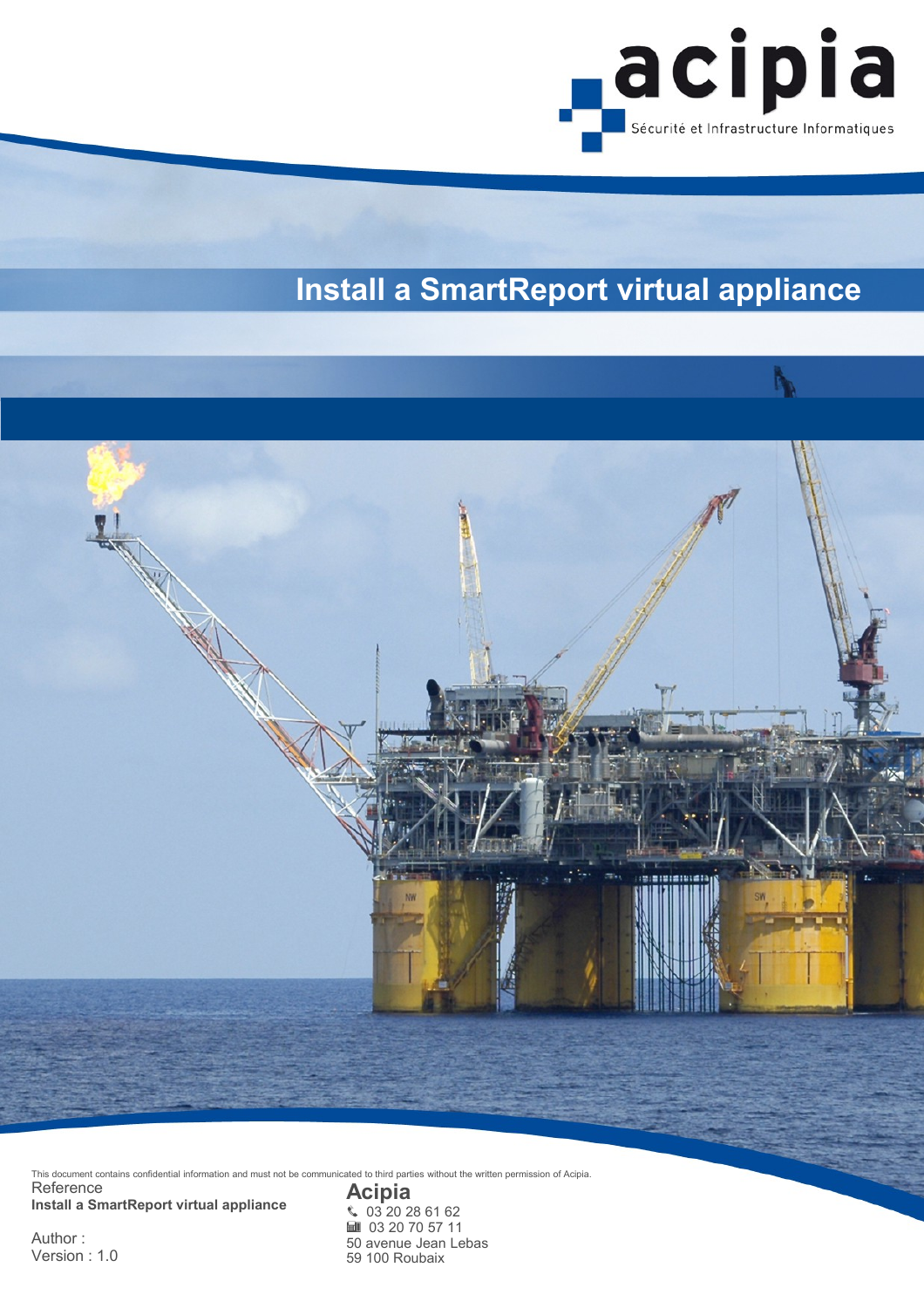# **Summary**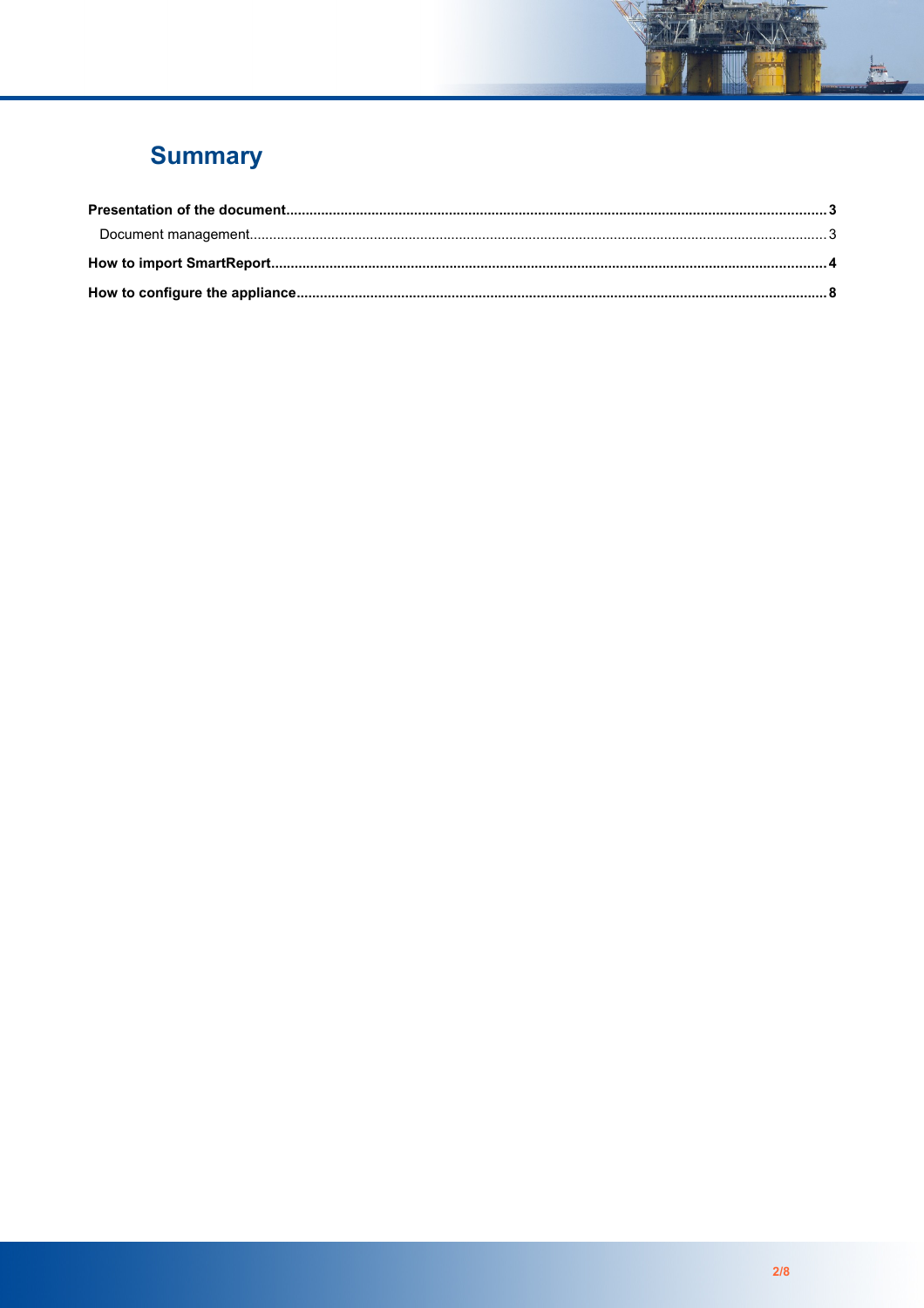# **PRESENTATION OF THE DOCUMENT**

This document describes the procedure for deploying a SmartReport virtual appliance on a VMware hypervisor. This procedure mainly consists in importing an OVA image to the hypervisor.

### Document management

| <b>Revision</b> |            |          |                 |
|-----------------|------------|----------|-----------------|
| <i>lersion</i>  | )ate       | Authol   | Comments.       |
| . .             | 12/11/2012 | Α.<br>U. | Initial version |
|                 |            |          |                 |
|                 |            |          |                 |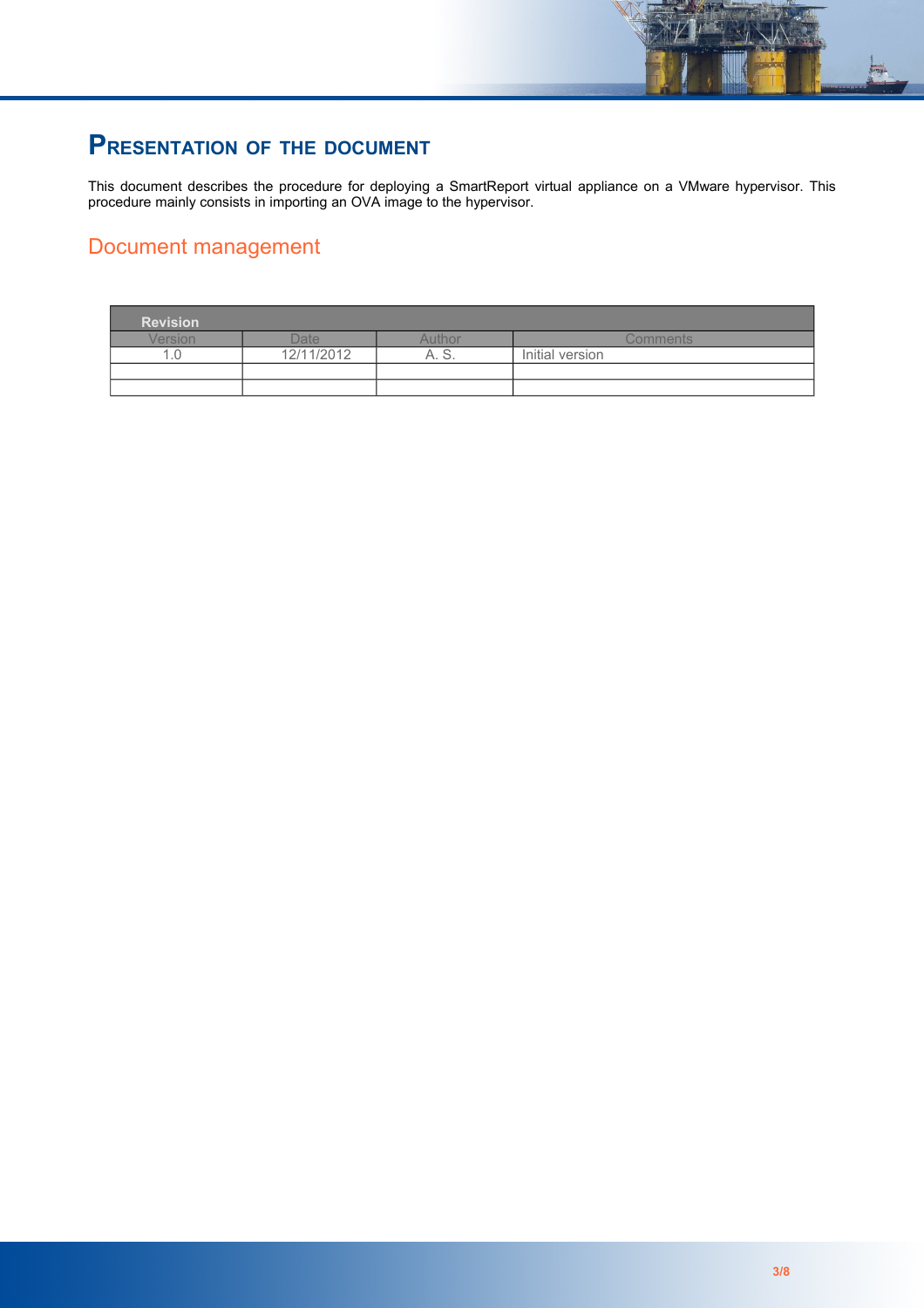# **HOW TO IMPORT SMARTREPORT**

To import SmartReport, start vSphere Client.

Once it is launched, go to the « File » menu and click on « Deploy OVF Template... » as shown in *figure n°1.*

#### *Figure n°1*

| 192.168.246.71 - vSphere Client                       |                                                                                                                                                                                                                                                                                                   | $\Box$<br>$\mathbf{x}$<br>$\blacksquare$       |
|-------------------------------------------------------|---------------------------------------------------------------------------------------------------------------------------------------------------------------------------------------------------------------------------------------------------------------------------------------------------|------------------------------------------------|
| File Edit View Inventory Administration Plug-ins Help |                                                                                                                                                                                                                                                                                                   |                                                |
| New<br>٠                                              | htory <b>▷ Fil</b> Inventory                                                                                                                                                                                                                                                                      |                                                |
| Deploy OVF Template<br>hz                             |                                                                                                                                                                                                                                                                                                   |                                                |
| Export                                                |                                                                                                                                                                                                                                                                                                   |                                                |
| Report<br>▶                                           | localhost.acipia VMware ESXi, 4.1.0, 502767   Evaluation (38 days remaining)                                                                                                                                                                                                                      |                                                |
| Browse VA Marketplace                                 | Getting Started Summary<br>Virtual Machines Resource Allocation Performance                                                                                                                                                                                                                       | Configuration<br>Local Users & Groups<br>$B$ 4 |
| Print Maps                                            | What is a Host?                                                                                                                                                                                                                                                                                   | clos <sup>1</sup>                              |
| Exit                                                  |                                                                                                                                                                                                                                                                                                   |                                                |
|                                                       | A host is a computer that uses virtualization software, such<br>as ESX or ESXi, to run virtual machines. Hosts provide the<br>CPU and memory resources that virtual machines use and<br>give virtual machines access to storage and network<br>connectivity.                                      | <b>Virtual Machines</b>                        |
|                                                       | You can add a virtual machine to a host by creating a new<br>one or by deploying a virtual appliance.                                                                                                                                                                                             | Host                                           |
|                                                       | The easiest way to add a virtual machine is to deploy a<br>virtual appliance. A virtual appliance is a pre-built virtual<br>machine with an operating system and software already<br>installed. A new virtual machine will need an operating<br>system installed on it, such as Windows or Linux. | vSphere Client                                 |
|                                                       | <b>Basic Tasks</b>                                                                                                                                                                                                                                                                                |                                                |
|                                                       | Deploy from VA Marketplace                                                                                                                                                                                                                                                                        |                                                |
|                                                       | 图 Create a new virtual machine                                                                                                                                                                                                                                                                    | <b>Explore Further</b>                         |
|                                                       | ∢                                                                                                                                                                                                                                                                                                 |                                                |
| <b>ST</b> Tasks                                       |                                                                                                                                                                                                                                                                                                   | Evaluation Mode: 38 days remaining<br>root     |

Click on « Browse » *(Figure n°2)*, select the OVA file of SmartReport then validate by clicking on the « Next » button.

#### *Figure n°2*

| Deploy OVF Template                                                                            | $\mathbf{x}$<br>$\Box$<br>$-1$                                                                                                                                                                                                                                                         |
|------------------------------------------------------------------------------------------------|----------------------------------------------------------------------------------------------------------------------------------------------------------------------------------------------------------------------------------------------------------------------------------------|
| <b>Source</b><br>Select the source location.                                                   |                                                                                                                                                                                                                                                                                        |
| <b>Source</b><br>OVF Template Details<br>Name and Location<br>Disk Format<br>Ready to Complete | Deploy from a file or URL<br>C:\Users\Nico\Desktop\SmartReport.ova<br>Browse<br>▼<br>Enter a URL to download and install the OVF package from the Internet, or<br>specify a location accessible from your computer, such as a local hard drive, a<br>network share, or a CD/DVD drive. |
| Help                                                                                           | Next ><br>$<$ Back<br>Cancel                                                                                                                                                                                                                                                           |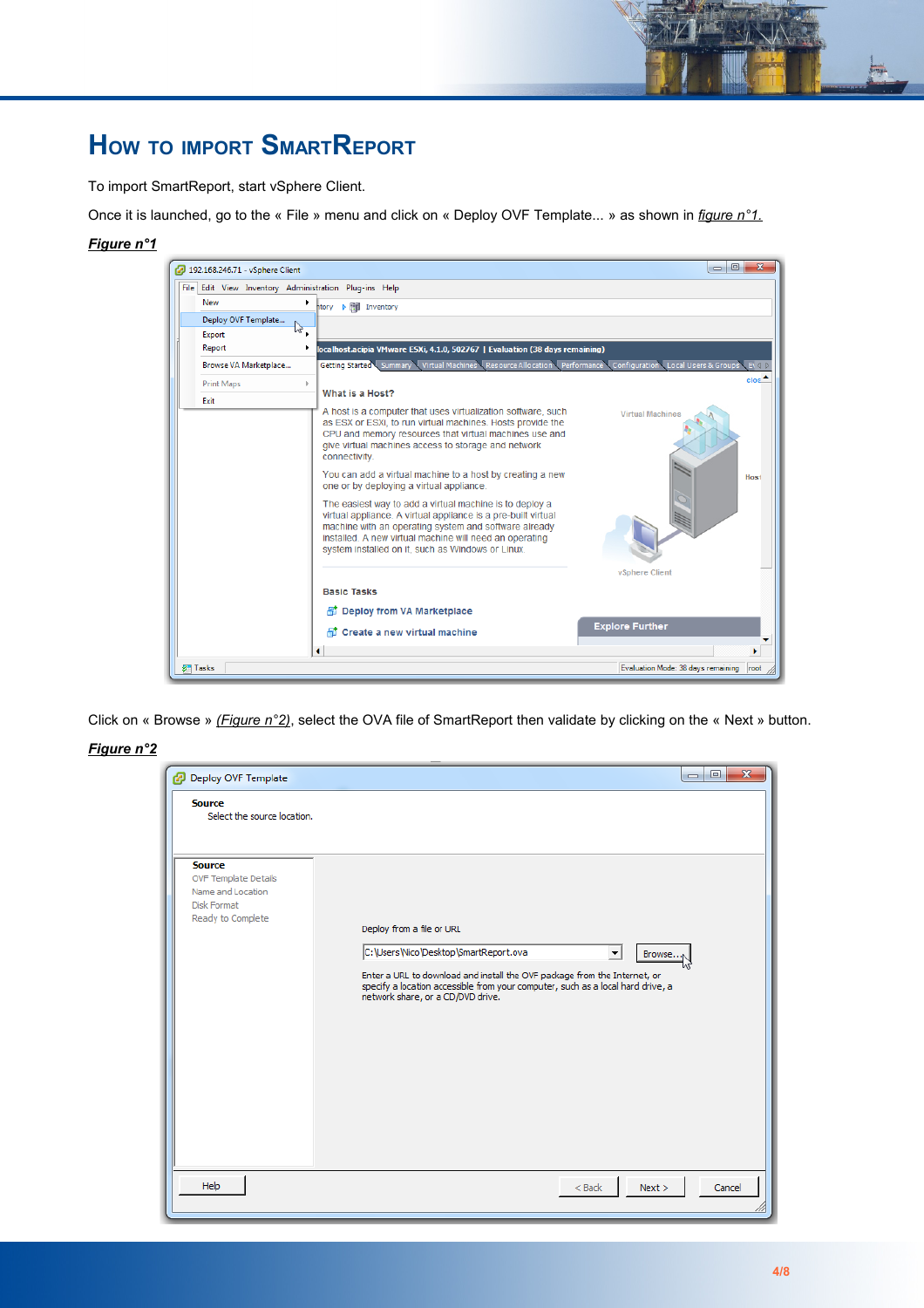A window summarising the information of the SmartReport VM opens *(Figure n°3)*. Validate by clicking on « Next » as illustrated in the figure.

| Fiaure n` |  |
|-----------|--|
|           |  |

| Deploy OVF Template                                                                            | <b>CIUSE IGU  A</b>                             |                                                                        |                    | $\mathbf{x}$<br>$\Box$<br>$\Box$ |
|------------------------------------------------------------------------------------------------|-------------------------------------------------|------------------------------------------------------------------------|--------------------|----------------------------------|
| <b>OVF Template Details</b><br>Verify OVF template details.                                    |                                                 |                                                                        |                    |                                  |
| Source<br><b>OVF Template Details</b><br>Name and Location<br>Disk Format<br>Ready to Complete | Product:<br>Version:<br>Vendor:<br>Publisher:   | SmartReport<br>No certificate present                                  |                    |                                  |
|                                                                                                | Download size:<br>Size on disk:<br>Description: | 586,8 MB<br>850,4 MB (thin provisioned)<br>28,0 GB (thick provisioned) |                    |                                  |
| Help                                                                                           |                                                 |                                                                        | $Back$<br>Next > N | Cancel                           |

The next window allows you to modify the VM name, if you wish, although it is not necessary. You can therefore directly validate by clicking on « Next » *(Figure n°4)*.

| Figure n°4 | Deploy OVF Template                                                                                   | $\mathbf{x}$<br>$\Box$<br>$\Box$                                                                                    |
|------------|-------------------------------------------------------------------------------------------------------|---------------------------------------------------------------------------------------------------------------------|
|            | <b>Name and Location</b>                                                                              | Specify a name and location for the deployed template                                                               |
|            | Source<br><b>OVF Template Details</b><br><b>Name and Location</b><br>Disk Format<br>Ready to Complete | Name:<br>SmartReport<br>The name can contain up to 80 characters and it must be unique within the inventory folder. |
|            | Help                                                                                                  | $<$ Back<br>Cancel<br>Next >                                                                                        |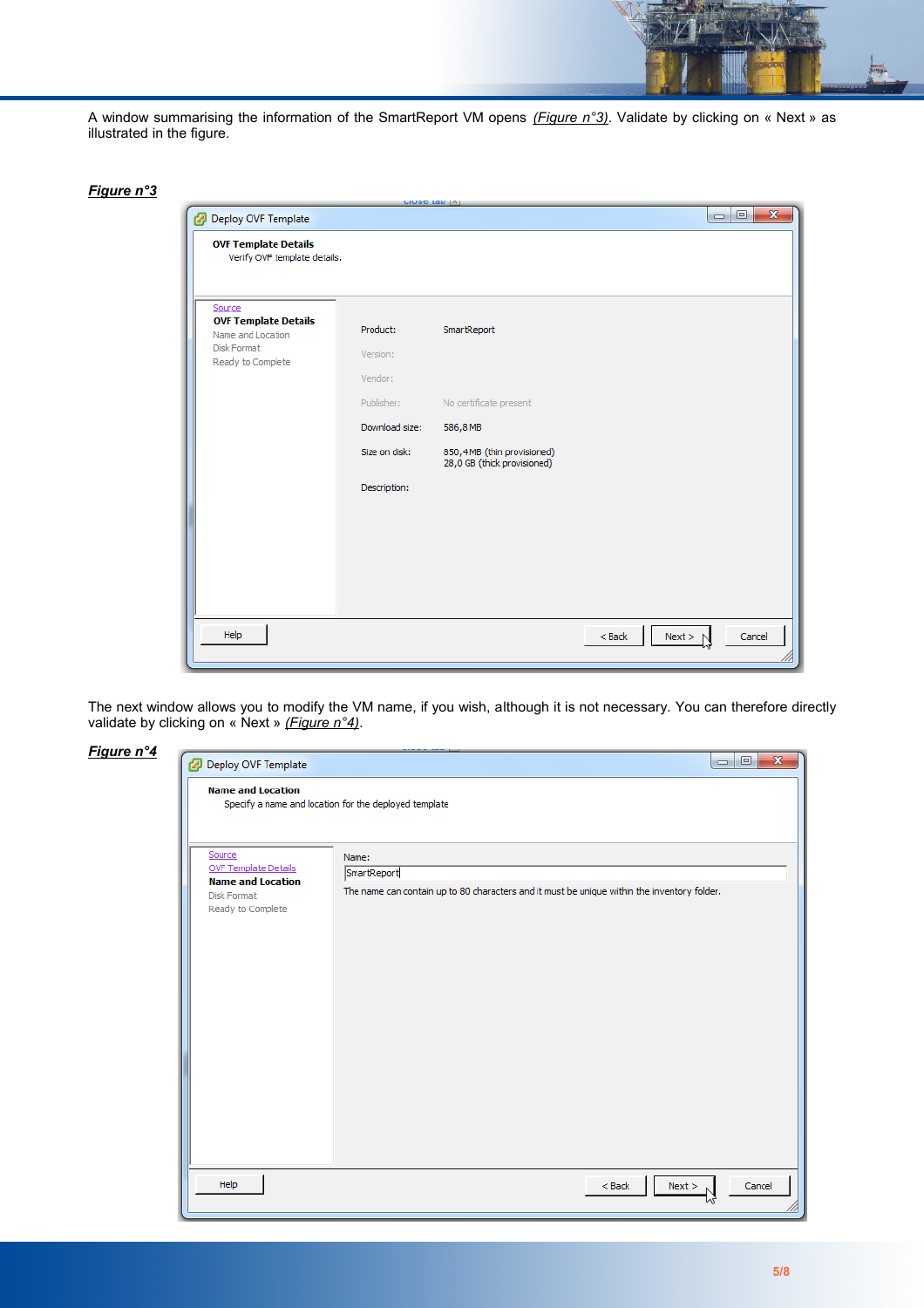Check the box saying « Thick provisioned format » to immediatly allocate to the VM all the disk space needed *(Figure n°5)*.

#### *Figure n°5*

| Deploy OVF Template                                                                                   | $\mathbf{x}$<br>$\Box$<br>$\Box$                                                                                                                                                                                                                                                                                                                                                                                                                                                                                                                                               |
|-------------------------------------------------------------------------------------------------------|--------------------------------------------------------------------------------------------------------------------------------------------------------------------------------------------------------------------------------------------------------------------------------------------------------------------------------------------------------------------------------------------------------------------------------------------------------------------------------------------------------------------------------------------------------------------------------|
| <b>Disk Format</b>                                                                                    | In which format do you want to store the virtual disks?                                                                                                                                                                                                                                                                                                                                                                                                                                                                                                                        |
| Source<br><b>OVF Template Details</b><br>Name and Location<br><b>Disk Format</b><br>Ready to Complete | Information about the selected datastore:<br>datastore1<br>Name:<br>Capacity:<br>131,8 GB<br>Free space: 126,2 GB<br>Select a format in which to store the virtual machines virtual disks:<br><b>C</b> Thin provisioned format<br>The storage is allocated on demand as data is written to the virtual disks. This is<br>supported only on VMFS3 and newer datastores. Other types of datastores might<br>create thick disks.<br>Estimated disk usage: 850,4 MB<br><b>C</b> Thick provisioned format<br>All storage is allocated immediately.<br>Estimated disk usage: 28,0 GB |
| Help                                                                                                  | $<$ Back<br>Cancel<br>Next >                                                                                                                                                                                                                                                                                                                                                                                                                                                                                                                                                   |

Then click on « Finish » to start importing the VM *(Figure n°6)*.

#### *Figure n°6*

| Deploy OVF Template                                                |                                                                                                      |                                                                                                                                                                                             |                    | $\mathbf{x}$<br>$\Box$<br>$\qquad \qquad \Box$ |
|--------------------------------------------------------------------|------------------------------------------------------------------------------------------------------|---------------------------------------------------------------------------------------------------------------------------------------------------------------------------------------------|--------------------|------------------------------------------------|
| <b>Ready to Complete</b><br>Are these the options you want to use? |                                                                                                      |                                                                                                                                                                                             |                    |                                                |
| Source<br><b>OVF Template Details</b><br>Name and Location         | Deployment settings:                                                                                 | When you click Finish, the deployment task will be started.                                                                                                                                 |                    |                                                |
| <b>Disk Format</b><br><b>Ready to Complete</b>                     | OVF file:<br>Download size:<br>Size on disk:<br>Name:<br>Host/Cluster:<br>Datastore:<br>Disk Format: | C:\Users\Nico\Desktop\SmartReport.ova<br>586,8 MB<br>850,4MB<br>SmartReport<br>localhost.acipia<br>datastore1<br><b>Thick Provisioning</b><br>Network Mapping: "VM Network" to "VM Network" |                    |                                                |
| Help                                                               |                                                                                                      |                                                                                                                                                                                             | $<$ Back<br>Finish | Cancel                                         |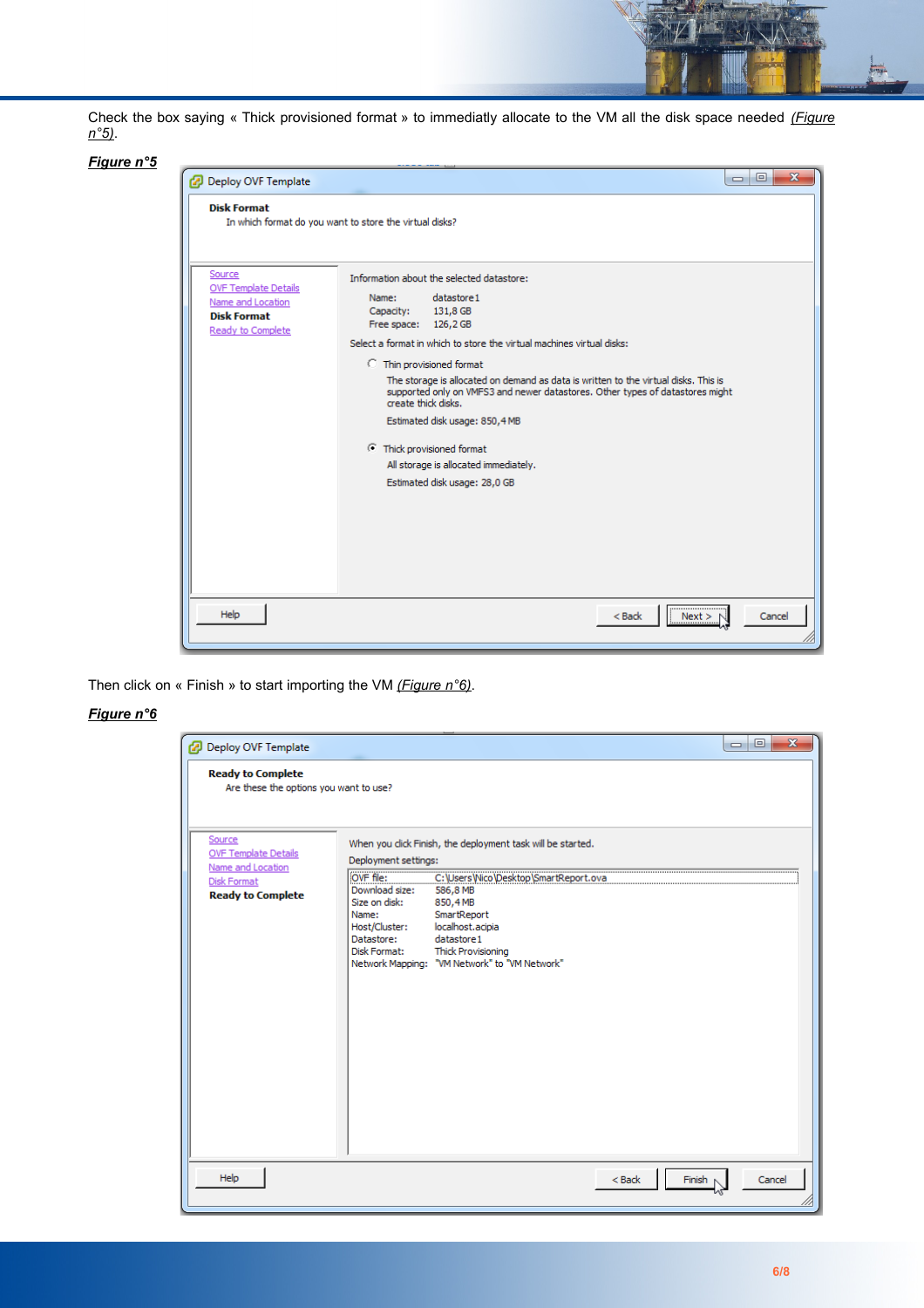

*Figure n°7* and *figure n°8* show the importation progress of the VM's disk 1 then disk 2, and *figure n°9* shows the message informing you that the importation was successful. Click on « Close » to finish the importation.



#### *Figure n°8*

*Figure n°7*



#### *Figure n°9*

| Deployment Completed Successfully | $\Box$ |
|-----------------------------------|--------|
| Deploying SmartReport             |        |
| <b>Completed Successfully</b>     |        |
|                                   | Close  |